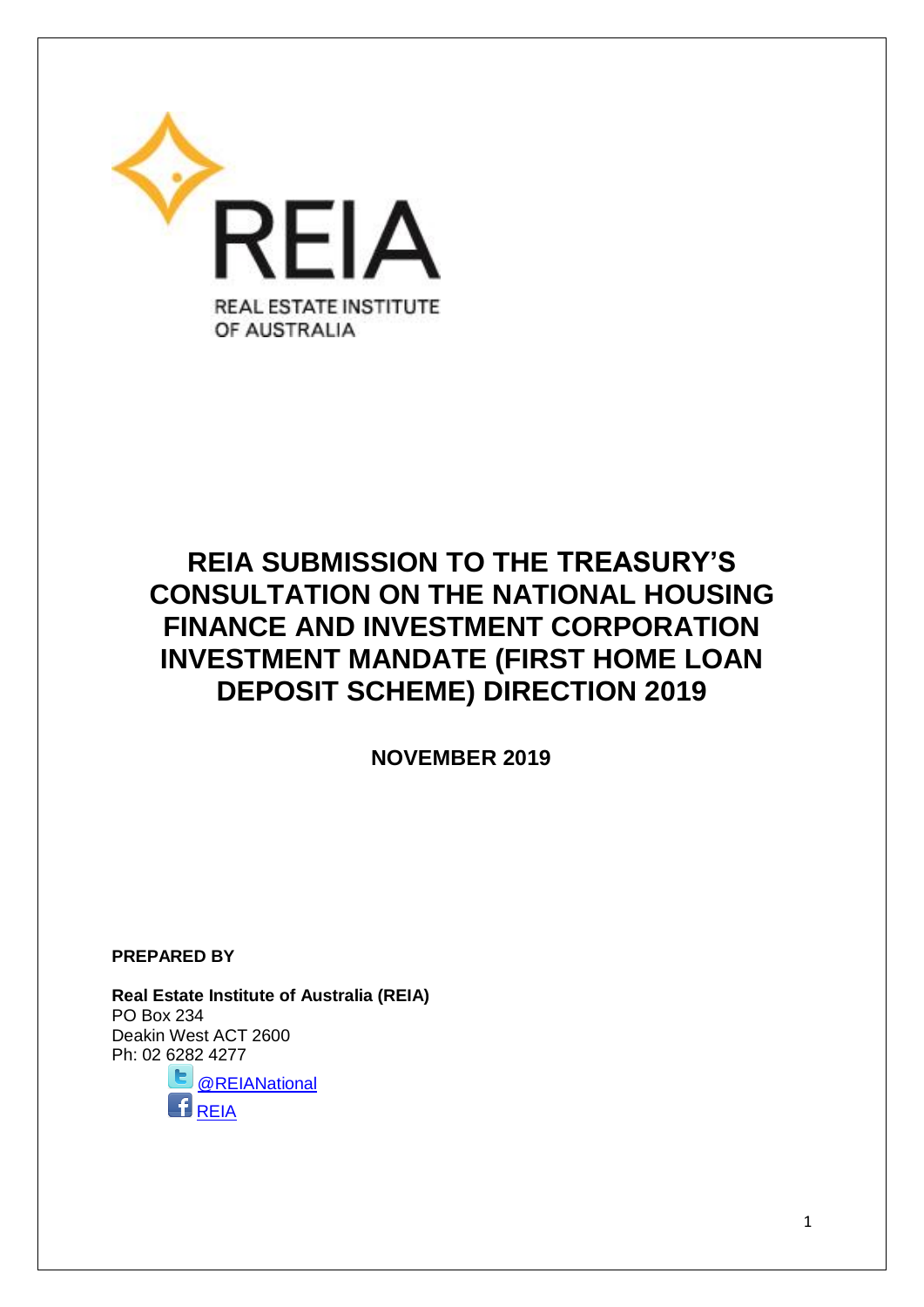## **REIA SUBMISSION TO THE TREASURY'S CONSULTATION ON THE NATIONAL HOUSING FINANCE AND INVESTMENT CORPORATION INVESTMENT MANDATE (FIRST HOME LOAN DEPOSIT SCHEME) DIRECTION 2019**

The Real Estate Institute of Australia (REIA) is the peak national association for the real estate profession in Australia.

The REIA's members are the State and Territory Real Estate Institutes, through which around 75 per cent of real estate agencies are collectively represented. The 2011 Census records the Rental, Hiring and Real Estate Services Industry employment sitting at a total of 117,880. By occupation the key data recorded by ABS Census were 64,699 business brokers, property managers, principals, real estate agents and representatives.

The REIA represents an important element of the broader property and construction sector which together makes a significant contribution to Australia's social climate and economic development. Property contributes \$300 billion annually in economic activity.

Importantly, REIA represents an integral element of the small business sector. Some 99 per cent of real estate agencies are small businesses and 11 per cent of all small businesses in Australia are involved in real estate.

REIA is committed to providing and assisting research and well-informed advice to the Federal Government, Opposition, professional members of the real estate sector, media and the public on a range of issues affecting the property market.

The REIA welcomes the opportunity to provide a submission to the Treasury's Consultation on the National Housing Finance and Investment Corporation Investment Mandate (First Home Loan Deposit Scheme) Direction 2019.

## **Introduction**

Whilst investor activity in housing has in large part been responsible for the supply response from the building sector contributing to economic growth, this, up until recently, had been at the cost of first home buyers and their ability to enter the housing market.

The graph below shows the number of loans to home buyers (excluding refinancing) and the proportion of first home buyers in the housing finance commitments from November 2000. We can see that since April 2012, when official interest rates were 4.25 per cent compared to the current 0.75 per cent, the participation of first home buyers declined by 17 percent until a pick up over 2018. This decline was despite ten cuts in the official interest rate over that period. Since then we have seen further modest increases in first home buyers.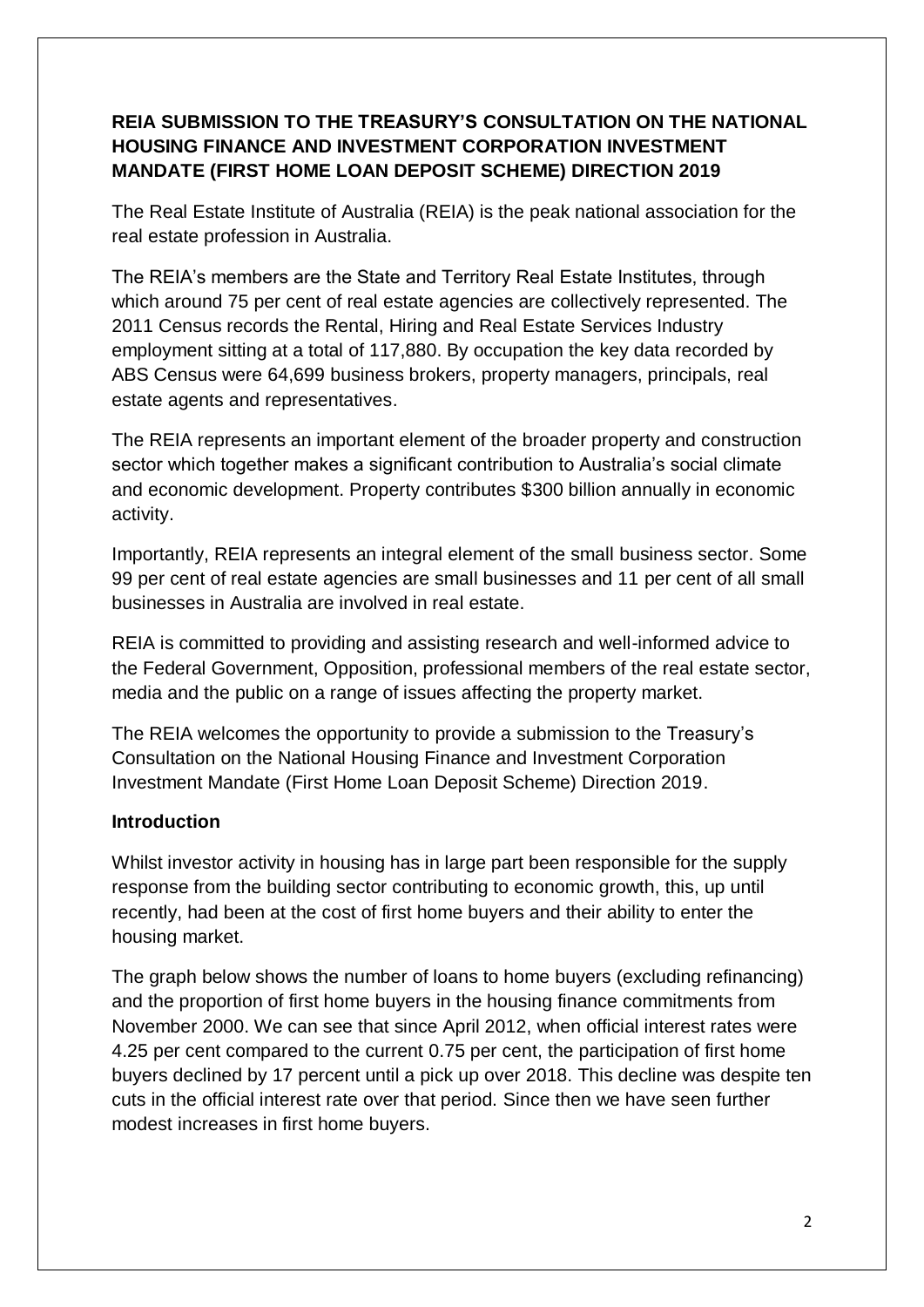

#### **Finance Approvals and the Proportion of First Home Buyers (excluding refinancing)**

Source: 5609 Housing Finance Australia 2000 – 2018 (ABS)

Whilst historically low interest rates may make mortgage payments achievable for first home buyers it is the deposit gap together with mortgage insurance and stamp duties that are the insurmountable hurdles.

With first home buyers finding it difficult to enter the housing market, home ownership in Australia is declining after four decades of stable levels. This drop is being evidenced across all states and territories and is most pronounced in the 35 to 44 age group. Research shows that it seems certain that the rate of home ownership will drop further. The National Housing Supply Council, in its 2012-13 report, pointed to this and more recently AHURI also identifies this.

It is against this background that the REIA welcomes the Federal Government's plan to help first home buyers through its loan deposit scheme in helping more Australians into property ownership. The scheme is targeted to helping first home buyers bridge the deposit gap, even with the recent softening in house prices.